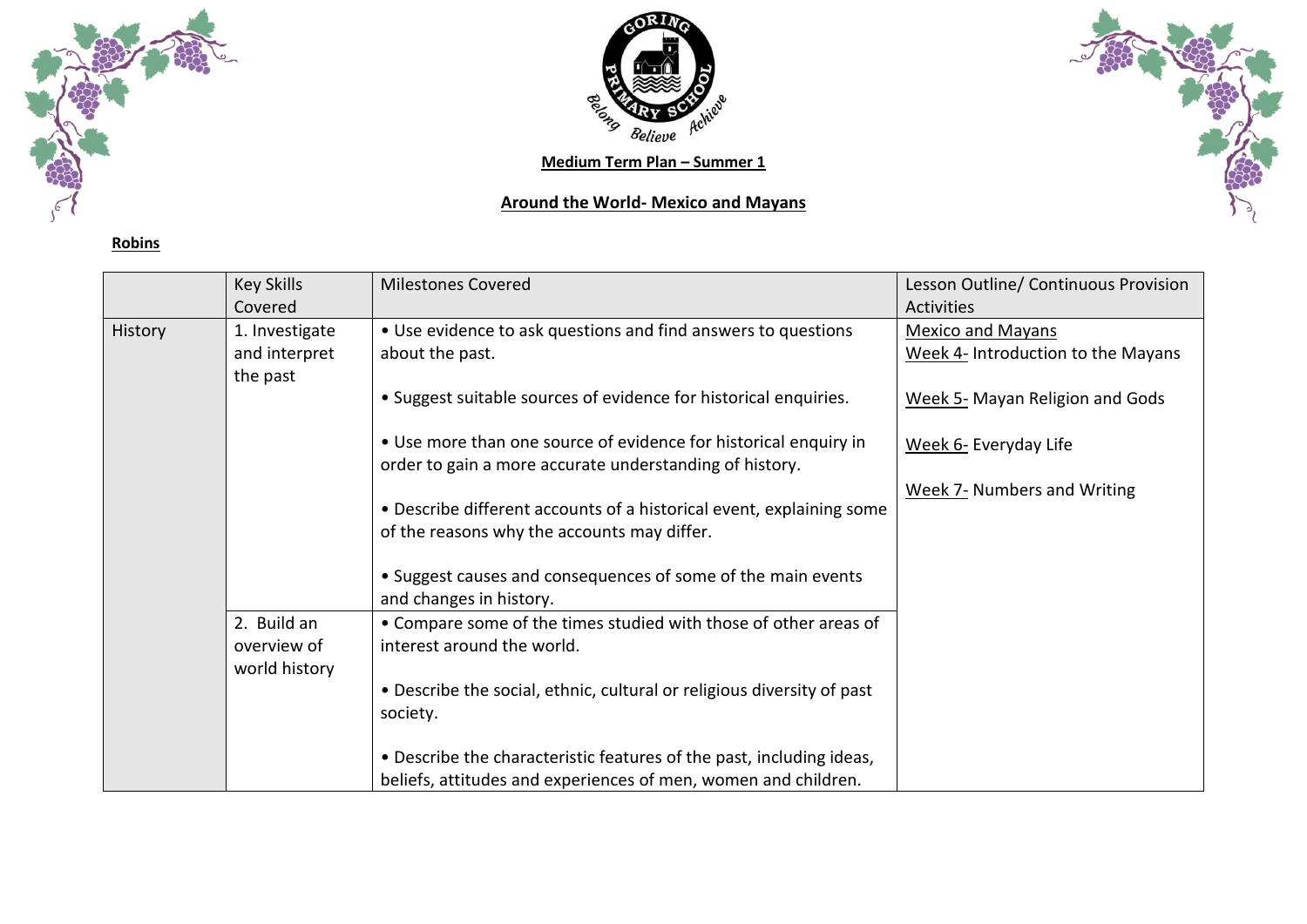|           | 3. Understand     | . Place events, artefacts and historical figures on a time line using |                                  |
|-----------|-------------------|-----------------------------------------------------------------------|----------------------------------|
|           | chronology        | dates.                                                                |                                  |
|           |                   | • Understand the concept of change over time, representing this,      |                                  |
|           |                   | along with evidence, on a time line.                                  |                                  |
|           |                   |                                                                       |                                  |
|           |                   | . Use dates and terms to describe events.                             |                                  |
|           | 4. Communicate    | • Use appropriate historical vocabulary to communicate,               |                                  |
|           | historically      | including:                                                            |                                  |
|           |                   |                                                                       |                                  |
|           |                   | $\bullet$ dates                                                       |                                  |
|           |                   | • time period                                                         |                                  |
|           |                   |                                                                       |                                  |
|           |                   | $\bullet$ era                                                         |                                  |
|           |                   |                                                                       |                                  |
|           |                   | $\bullet$ change                                                      |                                  |
|           |                   | • chronology.                                                         |                                  |
|           |                   |                                                                       |                                  |
|           |                   | • Use literacy, numeracy and computing skills to a good standard      |                                  |
|           |                   | in order to communicate information about the past.                   |                                  |
| Geography | Investigate<br>1. | • Ask and answer geographical questions about the physical and        | Week 1- Introduction to Mexico,  |
|           | places            | human characteristics of a location.                                  | maps and atlases.                |
|           |                   |                                                                       |                                  |
|           |                   | • Explain own views about locations, giving reasons.                  | Week 2- Mexican culture and food |
|           |                   |                                                                       |                                  |
|           |                   | • Use maps, atlases, globes and digital/computer mapping to           | Week 3- Day of the Dead festival |
|           |                   | locate countries and describe features.                               |                                  |
|           |                   | • Use fieldwork to observe and record the human and physical          |                                  |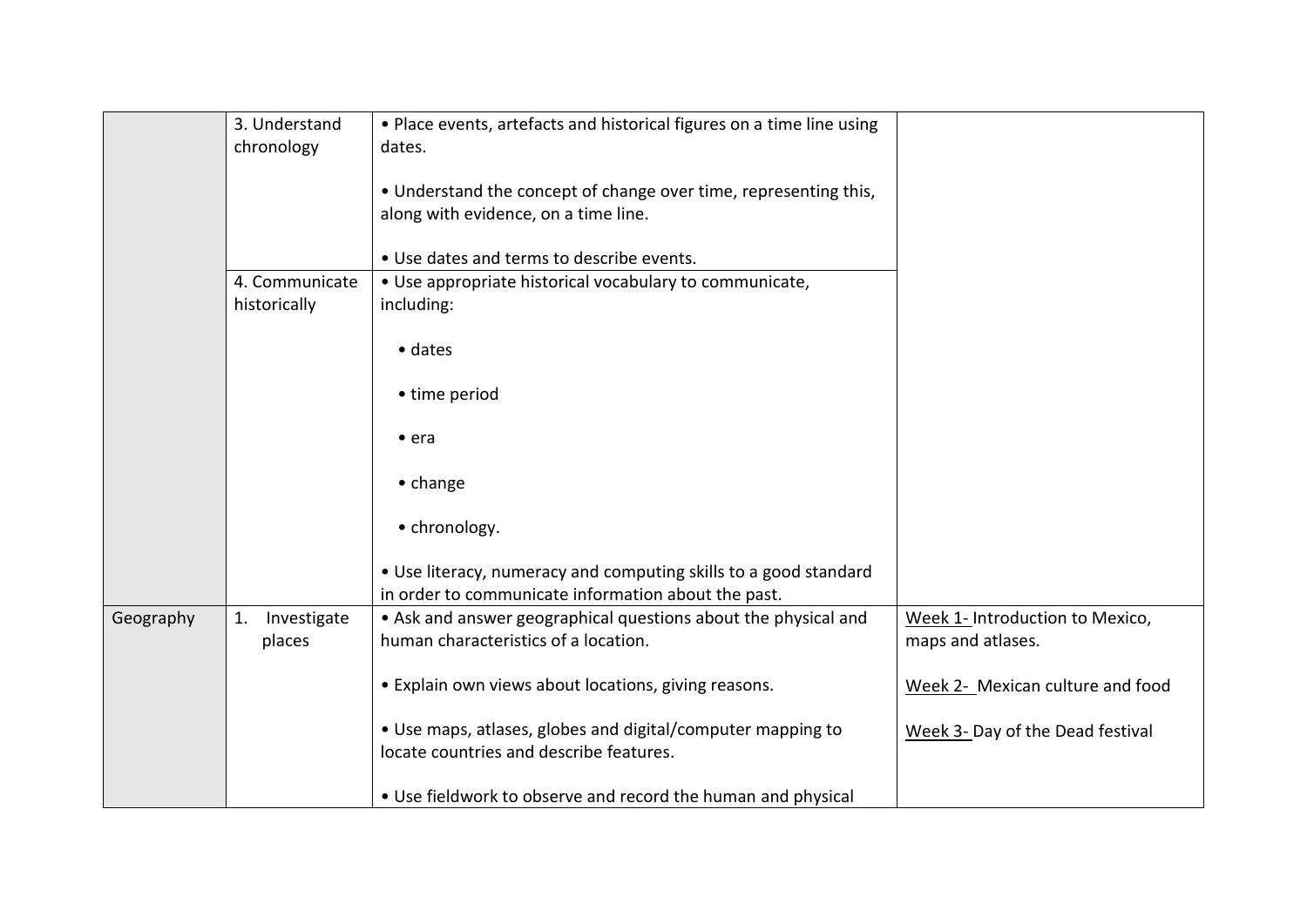|              |                                    | features in the local area using a range of methods including<br>sketch maps, plans and graphs and digital technologies.                                                                                                                  |                                        |
|--------------|------------------------------------|-------------------------------------------------------------------------------------------------------------------------------------------------------------------------------------------------------------------------------------------|----------------------------------------|
|              |                                    | • Use a range of resources to identify the key physical and human<br>features of a location.                                                                                                                                              |                                        |
|              | Investigate<br>2.<br>patterns      | . Name and locate the Equator, Northern Hemisphere, Southern<br>Hemisphere, the Tropics of Cancer and Capricorn, Arctic and<br>Antarctic Circle and date time zones. Describe some of<br>the characteristics of these geographical areas. |                                        |
|              |                                    | • Describe geographical similarities and differences between<br>countries.                                                                                                                                                                |                                        |
|              | Communicate<br>3.<br>geographicall | • Describe key aspects of:                                                                                                                                                                                                                |                                        |
|              | y                                  | • physical geography, including: rivers, mountains, volcanoes and<br>earthquakes and the water cycle.                                                                                                                                     |                                        |
|              |                                    | . human geography, including: settlements and land use.                                                                                                                                                                                   |                                        |
|              |                                    | • Use the eight points of a compass, four-figure grid references,<br>symbols and key to communicate knowledge of the United<br>Kingdom and the wider world.                                                                               |                                        |
| Art & Design | 1. Develop                         | Develop ideas from starting points throughout the curriculum.<br>$\bullet$                                                                                                                                                                | <b>Week 1- Mexican Mirrors collage</b> |
|              | ideas                              | Collect information, sketches and resources.<br>Adapt and refine ideas as they progress.                                                                                                                                                  | Week 2- Card Mexican birds sculpture   |
|              |                                    | Explore ideas in a variety of ways.<br>Comment on artworks using visual language.                                                                                                                                                         | Week 3- Day of the Dead Sugar Skulls   |
|              | 2. Master<br>techniques            | Painting<br>Use a number of brush techniques using thick<br>and thin brushes to produce shapes, textures,                                                                                                                                 | Week 4- Mayan Masks mosaics            |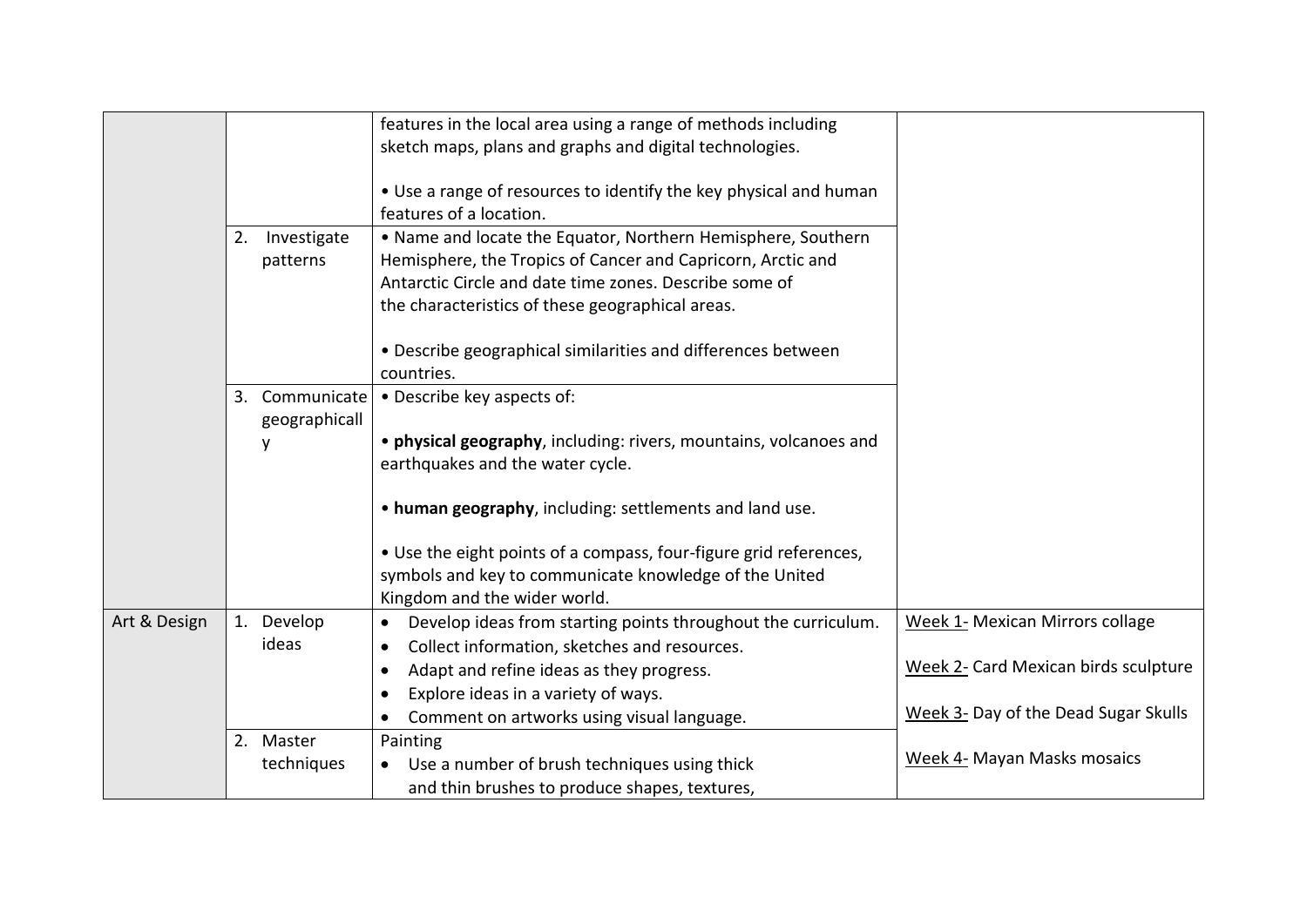|  | patterns and lines.                                                                      | Week 5- Jade jewellery       |
|--|------------------------------------------------------------------------------------------|------------------------------|
|  | Mix colours effectively.<br>$\bullet$                                                    |                              |
|  | Use watercolour paint to produce washes for backgrounds<br>$\bullet$<br>then add detail. | Week 6- Decorative clay pots |
|  | Experiment with creating mood with colour.                                               | Week 7- God's eyes weaving   |
|  | Collage                                                                                  |                              |
|  | • Select and arrange materials for a striking effect.                                    |                              |
|  | • Ensure work is precise.                                                                |                              |
|  | · Use coiling, overlapping, tessellation, mosaic<br>and montage.                         |                              |
|  | Sculpture                                                                                |                              |
|  | • Create and combine shapes to create recognisable forms (e.g.                           |                              |
|  | shapes made from nets or solid materials).                                               |                              |
|  | • Include texture that conveys feelings, expression or movement.                         |                              |
|  | . Use clay and other mouldable materials.                                                |                              |
|  | • Add materials to provide interesting detail.                                           |                              |
|  | Drawing                                                                                  |                              |
|  | • Use different hardnesses of pencils to show line, tone and                             |                              |
|  | texture.                                                                                 |                              |
|  | • Annotate sketches to explain and elaborate ideas.                                      |                              |
|  | • Sketch lightly (no need to use a rubber to correct mistakes).                          |                              |
|  | • Use shading to show light and shadow.                                                  |                              |
|  | • Use hatching and cross hatching to show tone and texture.                              |                              |
|  | Print                                                                                    |                              |
|  | • Use layers of two or more colours.                                                     |                              |
|  | • Replicate patterns observed in natural or built environments.                          |                              |
|  | • Make printing blocks (e.g. from coiled string glued to a block).                       |                              |
|  | • Make precise repeating patterns.                                                       |                              |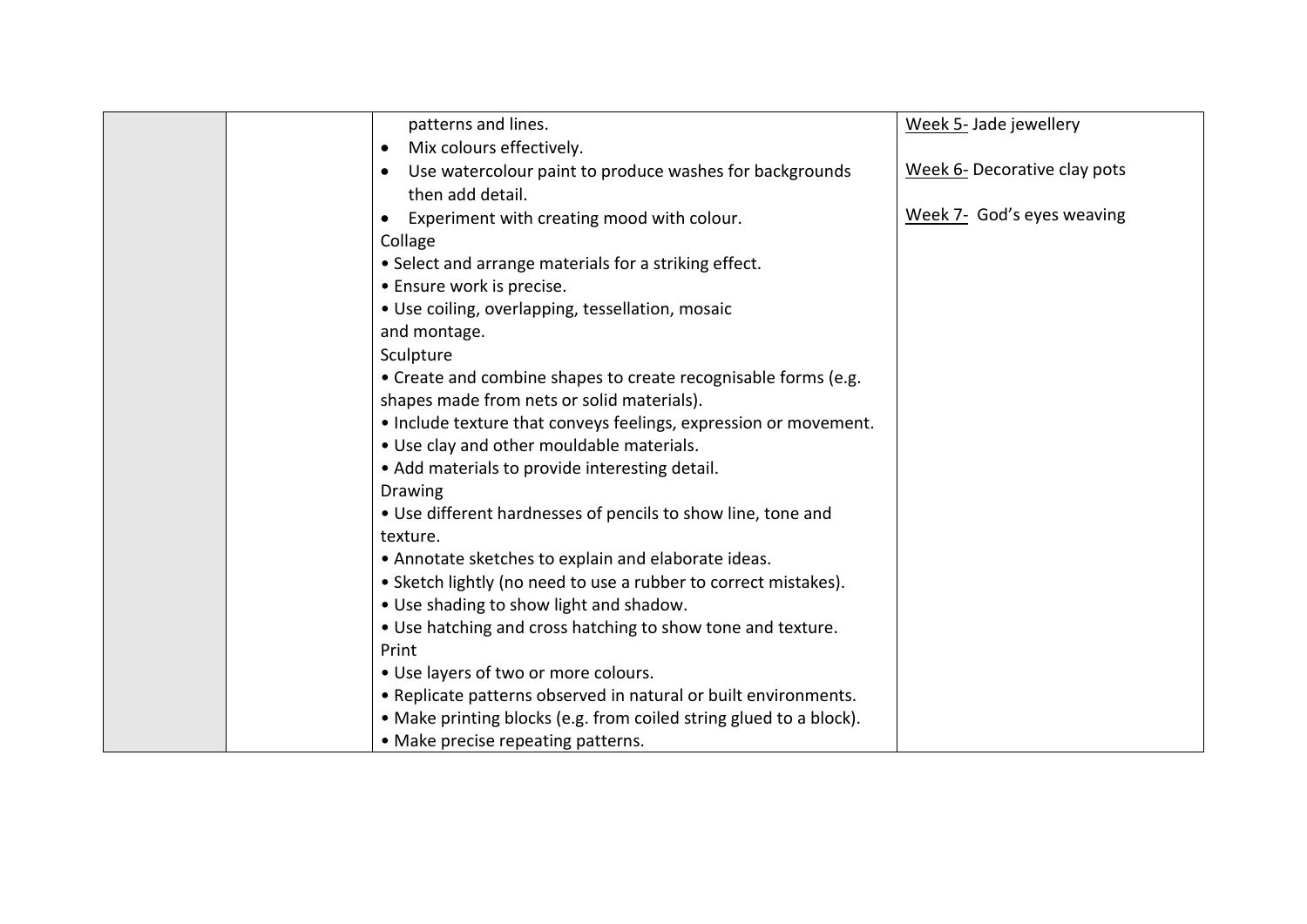|                        | 3. Take<br>inspiration<br>from the<br>greats    | Replicate some of the techniques used by notable artists,<br>artisans and designers.<br>Create original pieces that are influenced by studies of others.                                                                                                                                                                                                                                                                                                                        |                                                                                                                                                                                                                                                                                                                                                                                                            |
|------------------------|-------------------------------------------------|---------------------------------------------------------------------------------------------------------------------------------------------------------------------------------------------------------------------------------------------------------------------------------------------------------------------------------------------------------------------------------------------------------------------------------------------------------------------------------|------------------------------------------------------------------------------------------------------------------------------------------------------------------------------------------------------------------------------------------------------------------------------------------------------------------------------------------------------------------------------------------------------------|
| Design &<br>Technology | 1. Master<br>practical<br>skills                | Food<br>• Prepare ingredients hygienically using appropriate utensils.<br>• Measure ingredients to the nearest gram accurately.                                                                                                                                                                                                                                                                                                                                                 | <b>Mexican Food</b><br>Design and plan Mexican themed<br>food for a celebration.                                                                                                                                                                                                                                                                                                                           |
|                        |                                                 | • Follow a recipe.<br>• Assemble or cook ingredients (controlling the temperature of the<br>oven or hob, if cooking).<br>Materials<br>• Cut materials accurately and safely by selecting appropriate<br>tools.<br>. Measure and mark out to the nearest millimetre.<br>• Apply appropriate cutting and shaping techniques that include<br>cuts within the perimeter of the material (such as slots or<br>cut outs).<br>• Select appropriate joining techniques.<br>Construction | <b>Moving Monsters</b><br>Lesson 1- Show a range of familiar<br>objects which use air to make them<br>work (recorder, whistle, bicycle<br>pump, balloon, inflatable swimming<br>aids, foot pump, coiled party blowers)<br>Paired discussion - how do these<br>things work? Understand that it is the<br>flow of air that makes them work.<br>Lesson 2- Construct a simple<br>pneumatic system by joining a |
|                        |                                                 | • Choose suitable techniques to construct products or to repair<br>items.<br>• Strengthen materials using suitable techniques.                                                                                                                                                                                                                                                                                                                                                  | balloon (using an elastic band) to<br>5mm tubing and then to a washing up<br>liquid bottle:                                                                                                                                                                                                                                                                                                                |
|                        | 2. Design,<br>make,<br>evaluate and<br>improve. | . Design with purpose by identifying opportunities to design.<br>• Make products by working efficiently (such as by carefully<br>selecting materials).<br>• Refine work and techniques as work progresses, continually<br>evaluating the product design.                                                                                                                                                                                                                        | What happens to the air when you<br>squeeze the bottle?<br>What happens when you let go?<br>What happens if you put fabric over<br>the balloon then squeeze the bottle?<br>Can you lift a book with the balloon?<br>Lesson 3/4- Create a moving                                                                                                                                                            |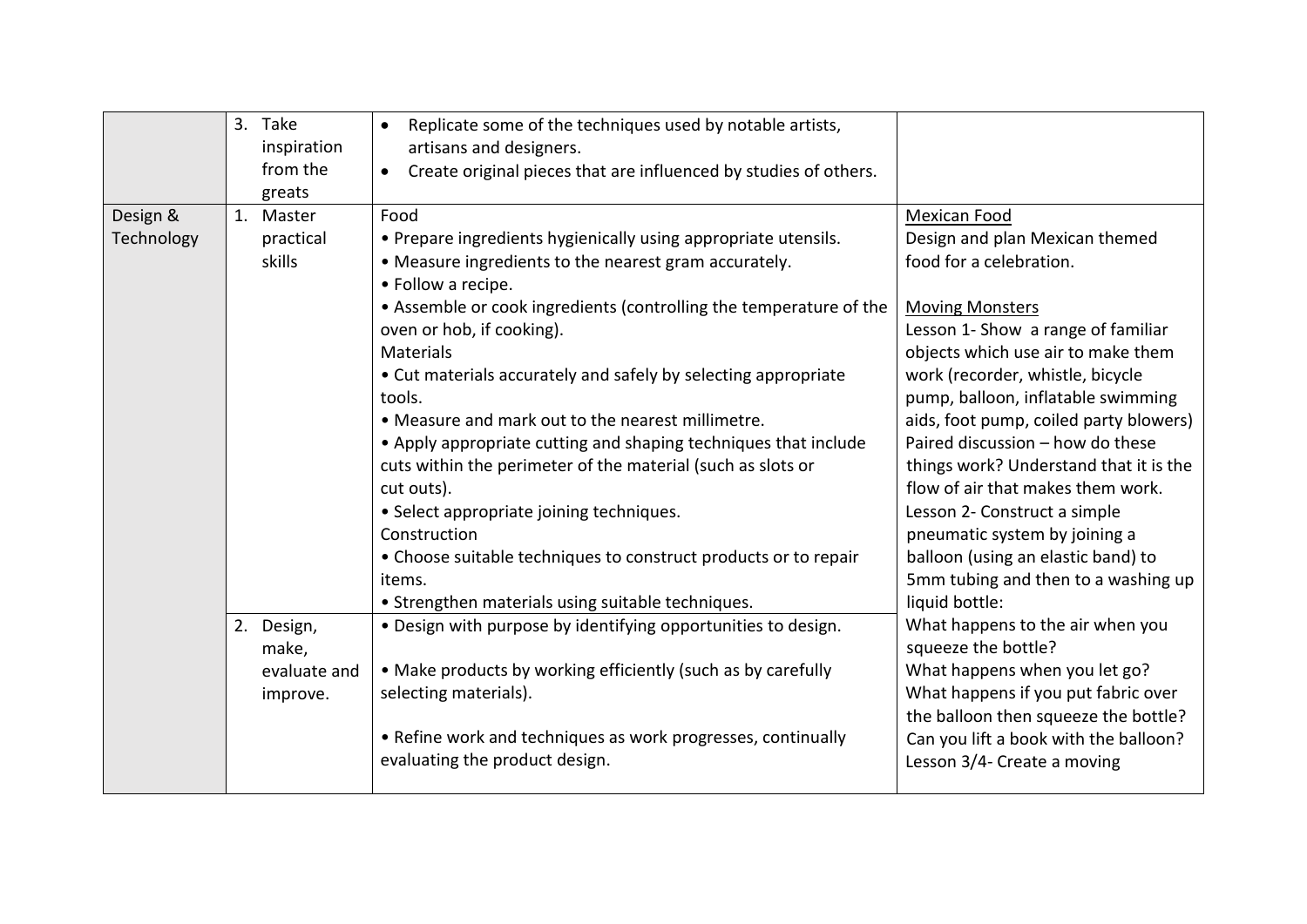|                                                     | • Use software to design and represent product designs.                                                                                                   | monster/creature,                                                                                                                                                                                                               |
|-----------------------------------------------------|-----------------------------------------------------------------------------------------------------------------------------------------------------------|---------------------------------------------------------------------------------------------------------------------------------------------------------------------------------------------------------------------------------|
|                                                     |                                                                                                                                                           | . Show model or videos of models                                                                                                                                                                                                |
| 3. Take<br>inspiration<br>from design<br>throughout | • Identify some of the great designers in all of the areas of study<br>(including pioneers in horticultural techniques) to generate ideas<br>for designs. | again. Discuss mechanism needed to<br>move it and how it could work.<br>Discuss materials that would be<br>needed                                                                                                               |
| history.                                            | . Improve upon existing designs, giving reasons for choices.                                                                                              | · Sketch design for monster, labelling<br>materials needed both for                                                                                                                                                             |
|                                                     | . Disassemble products to understand how they work.                                                                                                       | decoration and moving mechanism.<br>Experiment with various materials<br>including reclaimed items such as<br>egg boxes, margarine tubs, bottles<br>etc.<br>. Produce final labelled design with a<br>list of materials needed. |
|                                                     |                                                                                                                                                           | Lesson 5- Complete assembly and                                                                                                                                                                                                 |
|                                                     |                                                                                                                                                           | decorate.                                                                                                                                                                                                                       |
|                                                     |                                                                                                                                                           | Lesson 6- Discuss problems                                                                                                                                                                                                      |
|                                                     |                                                                                                                                                           | encountered and how you solved                                                                                                                                                                                                  |
|                                                     |                                                                                                                                                           | them - list on flip chart with                                                                                                                                                                                                  |
|                                                     |                                                                                                                                                           | problem/solution headings?                                                                                                                                                                                                      |
|                                                     |                                                                                                                                                           | • Evidence of this in evaluation?                                                                                                                                                                                               |
|                                                     |                                                                                                                                                           | . What went well?                                                                                                                                                                                                               |
|                                                     |                                                                                                                                                           | . Say 2 things you have learned from                                                                                                                                                                                            |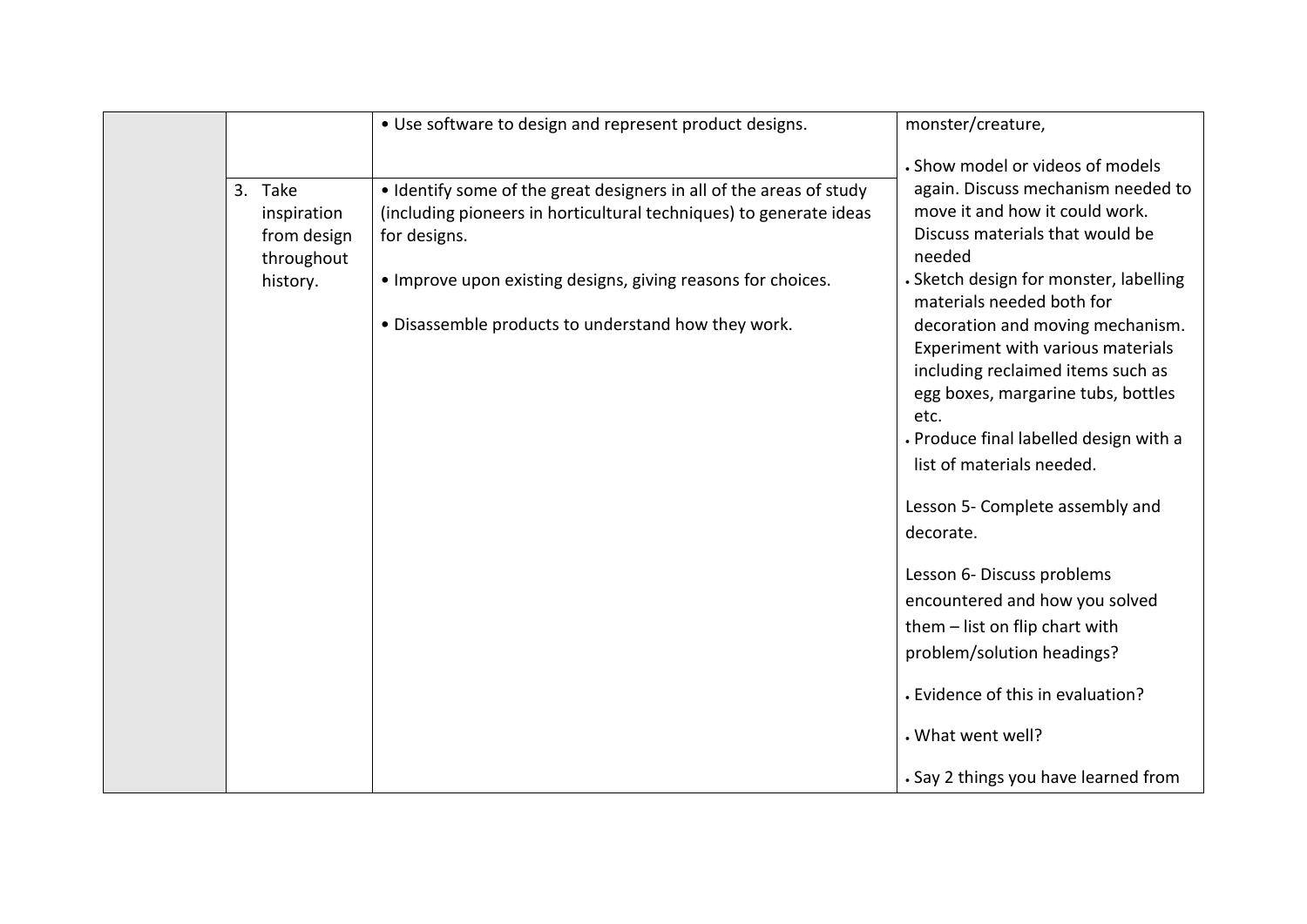|                             |  | the project. |
|-----------------------------|--|--------------|
|                             |  |              |
|                             |  |              |
| Enrichment<br>Opportunities |  |              |
|                             |  |              |

|         | <b>Key Skills</b> | <b>Milestones Covered</b>                                             | Lesson Outline                          |
|---------|-------------------|-----------------------------------------------------------------------|-----------------------------------------|
| Science | 1. Work           | • Asking relevant questions and using different types of scientific   | Parts of Plants                         |
|         | scientifically    | enquiries to answer them.                                             | Draw and label a plant,<br>1.           |
|         |                   | • Gathering, recording, classifying and presenting data in a variety  | explaining what each part does to help  |
|         |                   | of ways to help in answering questions.                               | it live and grow.                       |
|         |                   | • Identifying differences, similarities or changes related to simple  | Discuss how plants need water;<br>2.    |
|         |                   | scientific ideas and processes.                                       | how the roots absorb water and          |
|         |                   | • Making systematic and careful observations and, where               | nutrients; and how the stem is used to  |
|         |                   | appropriate, taking accurate measurements using standard units,       | help move the water to different areas  |
|         |                   | using a range of equipment.                                           | of the plant.                           |
|         |                   | • Recording findings using simple scientific language, drawings,      | Learn how plants make their<br>3.       |
|         |                   | labelled diagrams, keys, bar charts, and tables.                      | own food using photosynthesis.          |
|         |                   | • Reporting on findings from enquiries, including oral and written    | Learn about pollination.<br>4.          |
|         |                   | explanations, displays or presentations of results and conclusions.   | Learn about the life cycle of a<br>5.   |
|         |                   | • Setting up simple practical enquiries, comparative and fair tests.  | flowering plant including different     |
|         |                   | • Using results to draw simple conclusions, make predictions for      | types of seed dispersal.                |
|         |                   | new values, suggest improvements and raise further questions.         | Recap knowledge learnt during<br>6.     |
|         |                   | • Using straightforward scientific evidence to answer questions or    | topic.                                  |
|         |                   | to support their findings.                                            |                                         |
|         | 2. Parts of       | • Identify and describe the functions of different parts of flowering | Alongside these plans the children will |
|         | Plants            | plants: roots, stem/trunk, leaves and flowers.                        | be having practical experience of       |
|         |                   | . Investigate the way in which water is transported within plants.    | growing plants in our school kitchen    |
|         |                   | • Explore the part that flowers play in the life cycle of flowering   | garden.                                 |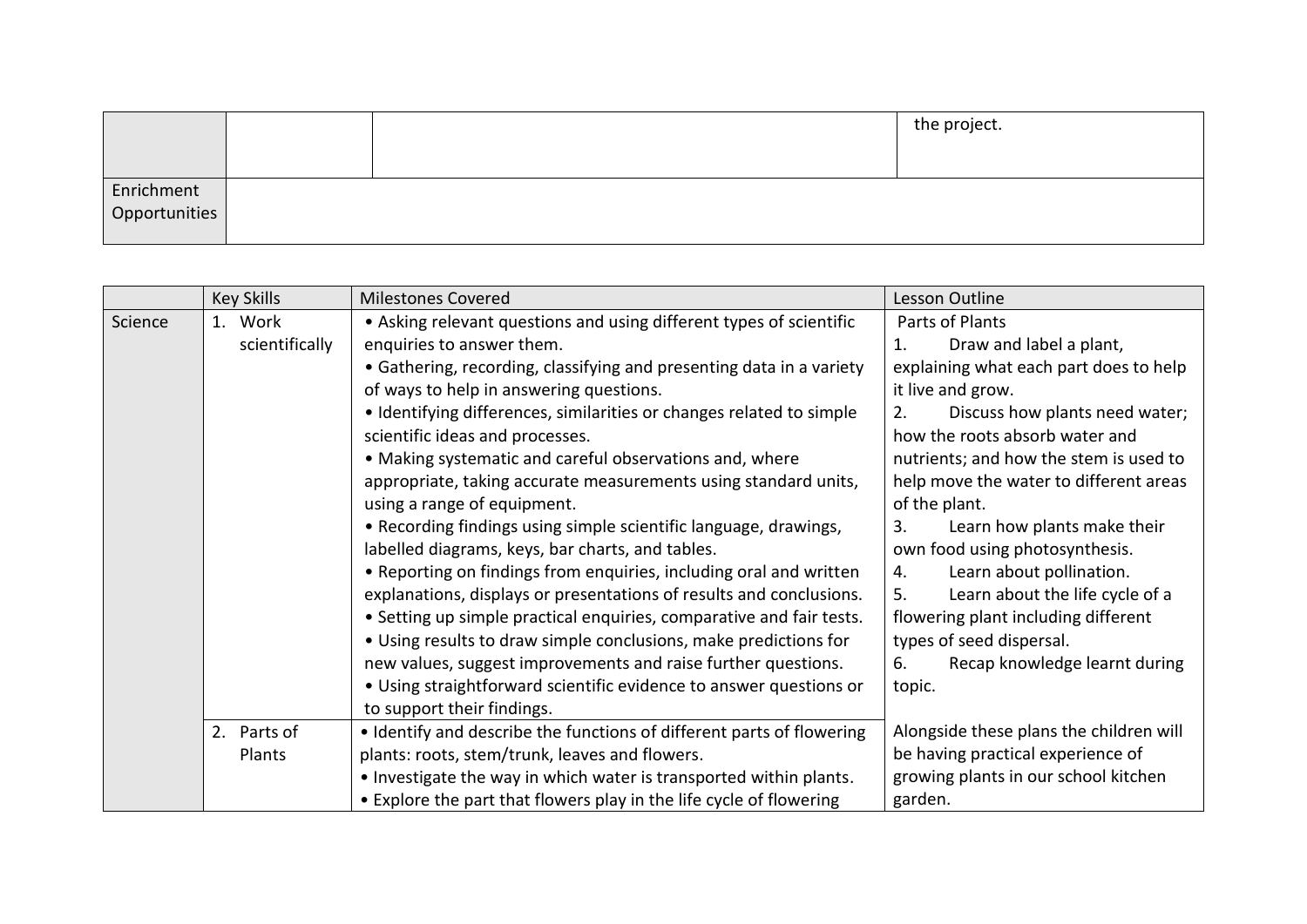|           |                                              | plants, including pollination, seed formation and seed dispersal.                                                                                                                                                                          |                                                                                                                                                                                                                                                                                                                                                                  |
|-----------|----------------------------------------------|--------------------------------------------------------------------------------------------------------------------------------------------------------------------------------------------------------------------------------------------|------------------------------------------------------------------------------------------------------------------------------------------------------------------------------------------------------------------------------------------------------------------------------------------------------------------------------------------------------------------|
| <b>RE</b> | 1. Understand<br>beliefs and<br>teachings    | • Present the key teachings and beliefs of a religion.<br>• Refer to religious figures and holy books to explain answers.                                                                                                                  | When Jesus left what was the impact of<br>Pentecost?<br>Lesson 1- Why do Christians call the<br>day Jesus died 'Good Friday'?<br>Lesson 2- What is the story of                                                                                                                                                                                                  |
|           | 2. Understand<br>practices and<br>lifestyles | • Identify religious artefacts and explain how and why they are<br>used.<br>. Describe religious buildings and explain how they are used.<br>• Explain some of the religious practices of both clerics and<br>individuals.                 | Pentecost?<br>Lesson 3- Can you draw the rest of the<br>picture of Pentecost from the Bible<br>story?<br>Lesson 4- Who or what do Christians<br>think the Holy Spirit is?<br>Lesson 5- What might the Kingdom of<br>God look like?<br>Lesson 6- What symbols would you<br>include in a banner to celebrate the<br>festival of Pentecost?<br>Lesson 7- Assessment |
|           | 3. Understand<br>how beliefs<br>are conveyed | • Identify religious symbolism in literature and the arts.                                                                                                                                                                                 |                                                                                                                                                                                                                                                                                                                                                                  |
|           | 4. Reflect                                   | • Show an understanding that personal experiences and feelings<br>influence attitudes and actions.<br>• Give some reasons why religious figures may have acted as they<br>did.<br>• Ask questions that have no universally agreed answers. |                                                                                                                                                                                                                                                                                                                                                                  |
|           | 5. Understand<br>values                      | • Explain how beliefs about right and wrong affect people's<br>behaviour.<br>• Describe how some of the values held by communities or<br>individuals affect behaviour and actions.                                                         |                                                                                                                                                                                                                                                                                                                                                                  |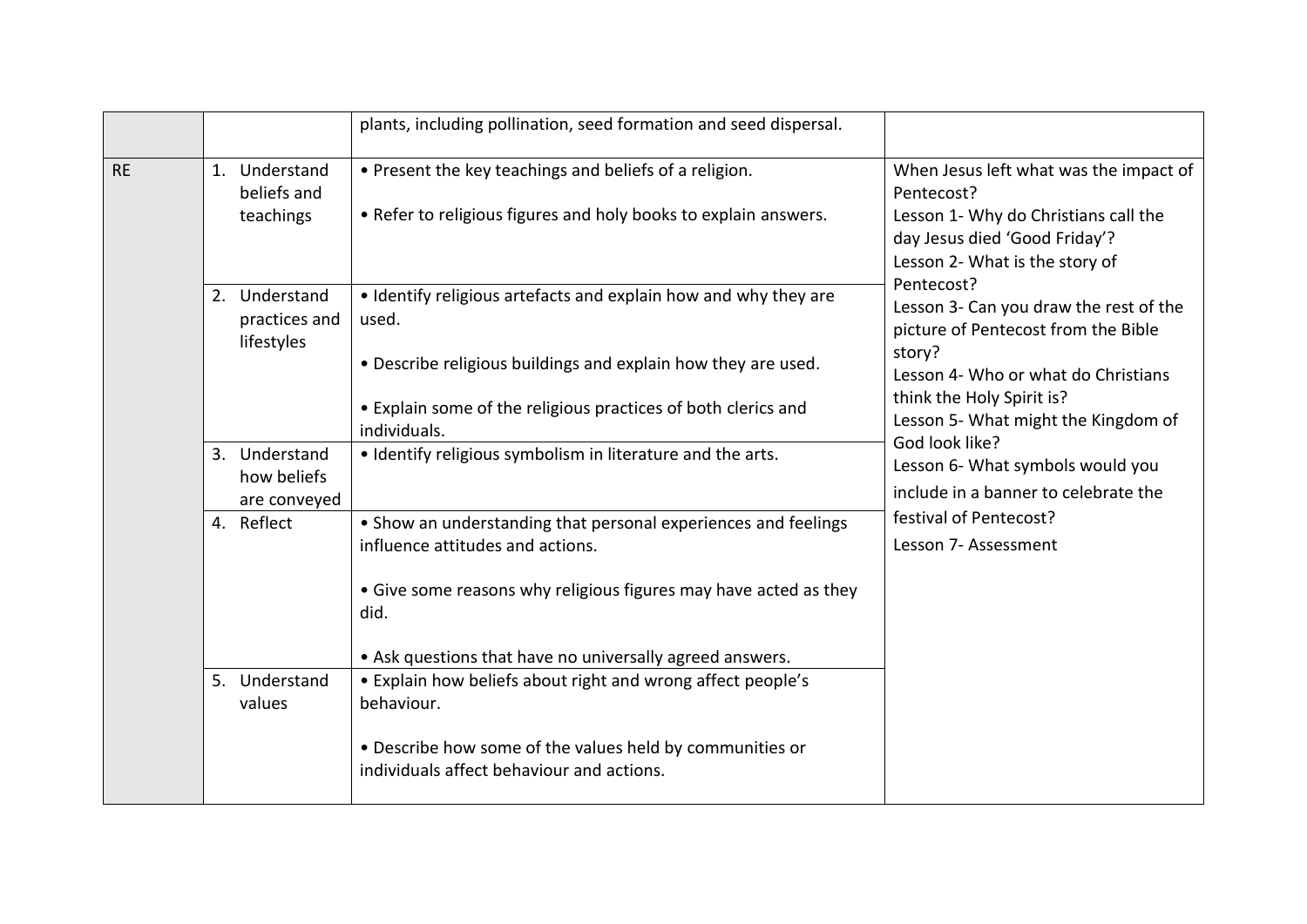|           |         | · Discuss and give opinions on stories involving moral dilemmas.    |                                        |
|-----------|---------|---------------------------------------------------------------------|----------------------------------------|
| Computing | 1. Code | Motion                                                              | Hour of Code                           |
|           |         | . Use specified screen coordinates to control movement.             | Lesson 1- Course 2 lesson 17           |
|           |         | Looks                                                               | Play lab- create a story, making       |
|           |         | • Set the appearance of objects and create sequences of changes.    | characters speak and move.             |
|           |         | Sound                                                               | Lesson 2- Course 2 lesson 18           |
|           |         | • Create and edit sounds. Control when they are heard, their        | Nested loops- using repeat blocks.     |
|           |         | volume, duration and rests.                                         | Lesson 3- Course 3 lesson 2            |
|           |         | Draw                                                                | Maze- moving using directions and      |
|           |         | • Control the shade of pens.                                        | repeat loops.                          |
|           |         | Events                                                              | Lesson 4- Course 3 lesson 3            |
|           |         | • Specify conditions to trigger events.                             | Artist- drawing using code, angles and |
|           |         | Control                                                             | changing pen colour.                   |
|           |         | • Use IF THEN conditions to control events or objects.              | Lesson 5- Course 3 lesson 5            |
|           |         | Sensing                                                             | Artist functions- drawing using        |
|           |         | • Create conditions for actions by sensing proximity or by waiting  | functions and repeat loops.            |
|           |         | for a user input (such as proximity to a specified colour or a line | Lesson 6- Course 3 lesson 6            |
|           |         | or responses to questions).                                         | Bee functions- moving a character      |
|           |         | Variables and lists                                                 | using functions and repeat loops.      |
|           |         | • Use variables to store a value.                                   |                                        |
|           |         | • Use the functions define, set, change, show and hide to control   |                                        |
|           |         | the variables.                                                      |                                        |
|           |         | Operators                                                           |                                        |
|           |         | • Use the Reporter operators                                        |                                        |
|           |         | $() + ()$                                                           |                                        |
|           |         | $() - ()$                                                           |                                        |
|           |         | $() * ()$                                                           |                                        |
|           |         | $()$ $/()$                                                          |                                        |
|           |         | to perform calculations.                                            |                                        |
|           |         |                                                                     |                                        |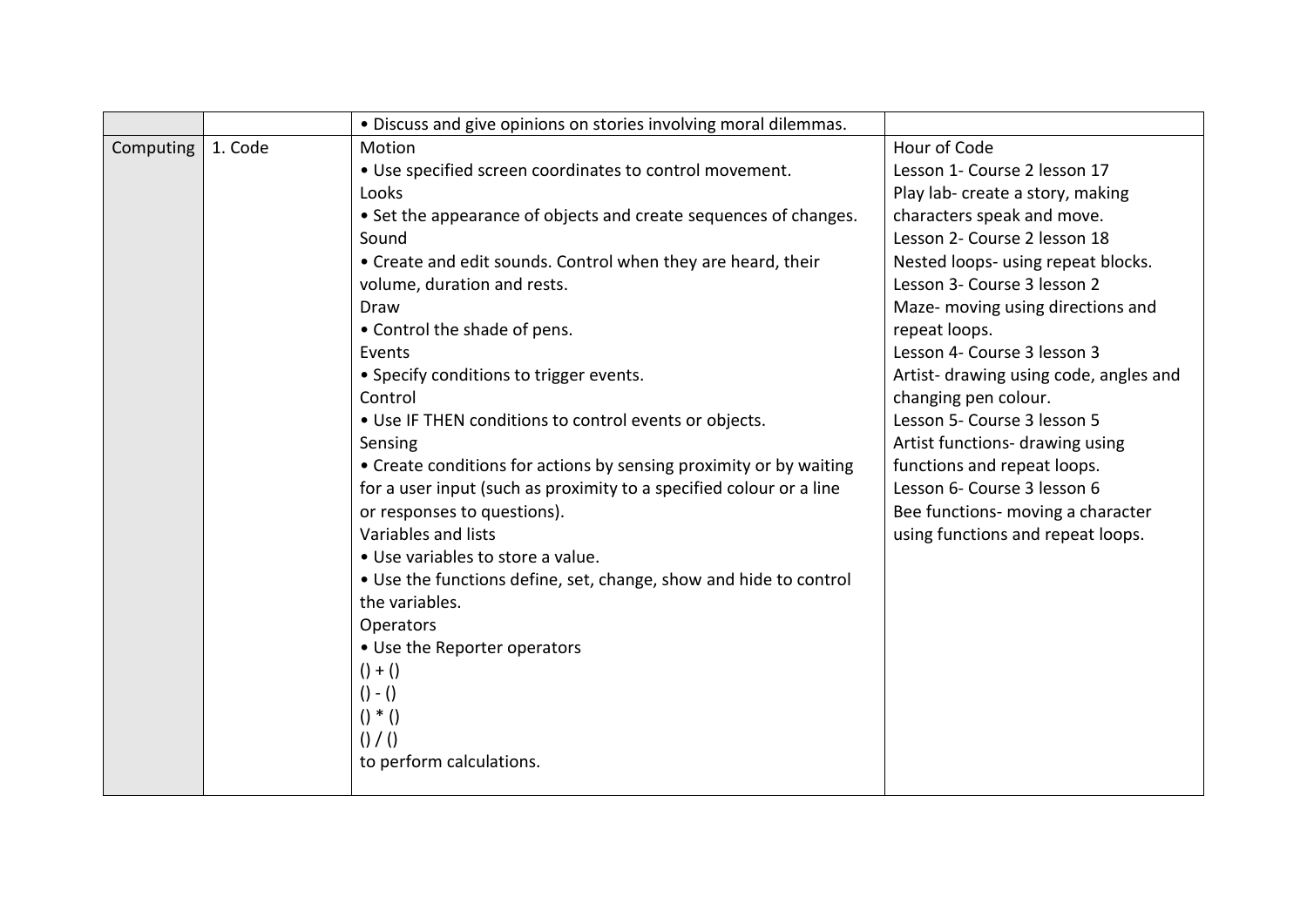|              | 1. Connect     | • Give examples of the risks posed by online communications.                                                                          |                                                                                                |
|--------------|----------------|---------------------------------------------------------------------------------------------------------------------------------------|------------------------------------------------------------------------------------------------|
|              |                | • Understand the term 'copyright'.                                                                                                    |                                                                                                |
|              |                | . Understand that comments made online that are hurtful or<br>offensive are the same as bullying.                                     |                                                                                                |
|              |                | • Understand how online services work.                                                                                                |                                                                                                |
|              | 2. Communicate | • Use some of the advanced features of applications and devices<br>in order to communicate ideas, work or<br>messages professionally. |                                                                                                |
|              | 3. Collect     | $\bullet$                                                                                                                             |                                                                                                |
| <b>Music</b> | 1. Perform     | • Sing from memory with accurate pitch.                                                                                               | Bringing us together-Disco<br>Lesson 1- Bringing us together. Warm-                            |
|              |                | • Sing in tune.                                                                                                                       | up Games. Flexible Games. Start to<br>learn the song Bringing Us Together.                     |
|              |                | • Maintain a simple part within a group.                                                                                              | Lesson 2- Good Times by Nile<br>Rodgers, Bringing Us Together. Warm-                           |
|              |                | • Pronounce words within a song clearly.                                                                                              | up Games. Flexible Games. Sing the<br>song Bringing Us Together. Play                          |
|              |                | • Show control of voice.                                                                                                              | instrumental parts.                                                                            |
|              |                | . Play notes on an instrument with care so that they are clear.                                                                       | Lesson 3- Ain't Nobody by<br>Chaka Khan Bringing Us Together.<br>Warm-up Games. Flexible Games |
|              |                | • Perform with control and awareness of others.                                                                                       | (optional). Sing the song Bringing Us                                                          |
|              | 2. Compose     | • Compose and perform melodic songs.                                                                                                  | Together. Play instrumental parts.                                                             |
|              |                | • Use sound to create abstract effects.                                                                                               | Improvise.<br>Lesson 4- We Are Family by                                                       |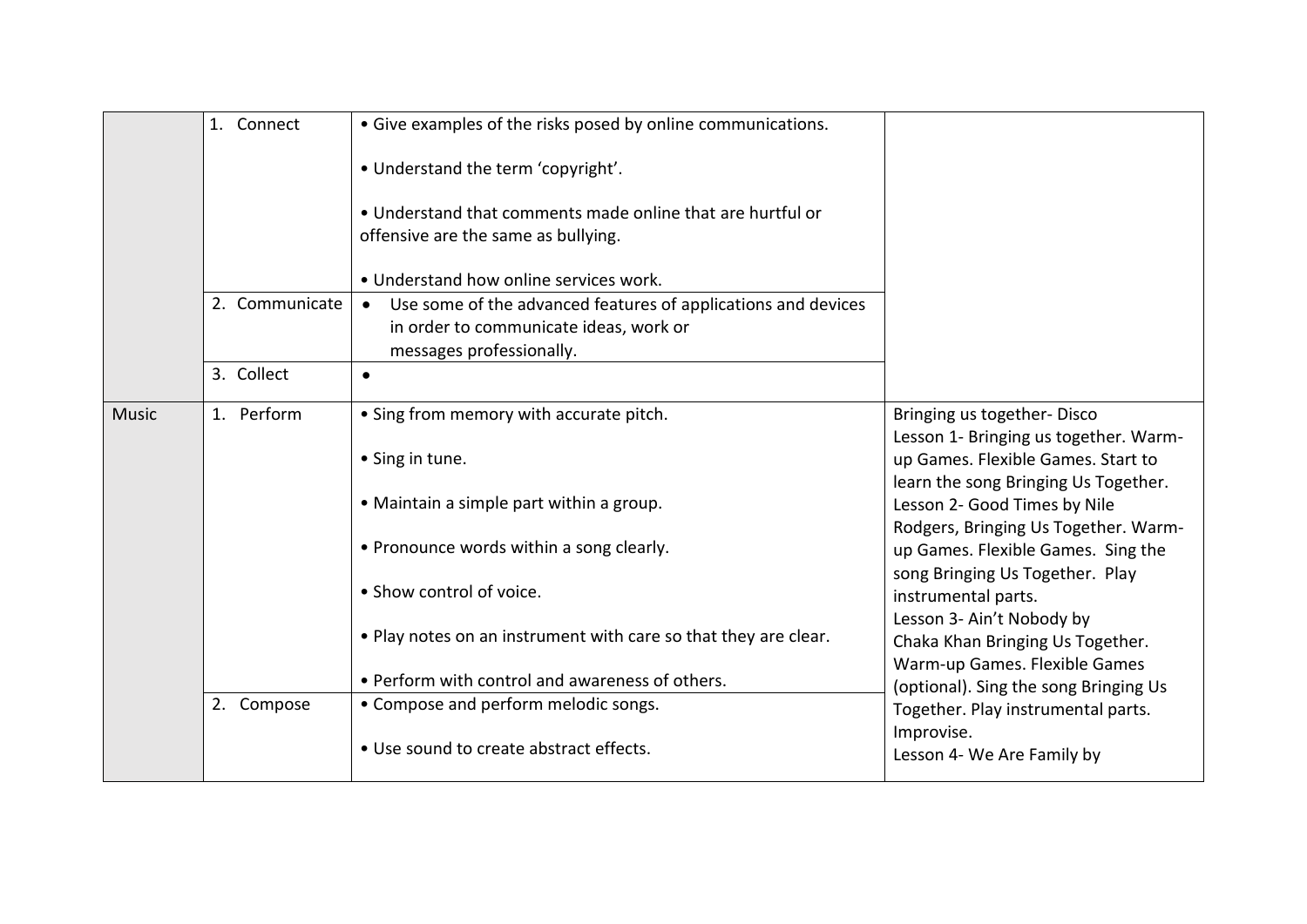|        |                  | • Create repeated patterns with a range of instruments.              | Sister Sledge. Bringing Us Together.       |
|--------|------------------|----------------------------------------------------------------------|--------------------------------------------|
|        |                  |                                                                      | Warm-up Games. Flexible Games. Sing        |
|        |                  | • Create accompaniments for tunes.                                   | the song Bringing Us Together. Play        |
|        |                  |                                                                      | instrumental parts. Improvise.             |
|        |                  | • Use drones as accompaniments.                                      | Compose.                                   |
|        |                  |                                                                      | Lesson 5- Ain't No Stopping Us Now by      |
|        |                  | • Choose, order, combine and control sounds to create an effect.     | McFadden and Whitehead Bringing Us         |
|        |                  |                                                                      | Together. Warm-up Games. Flexible          |
|        |                  | • Use digital technologies to compose pieces of music.               | Games. Sing the song Bringing Us           |
|        | 3. Transcribe    | . Devise non-standard symbols to indicate when to play and rest.     | Together. Play instrumental parts.         |
|        |                  |                                                                      | Improvise. Play your composition(s)        |
|        |                  | . Recognise the notes EGBDF and FACE on the musical stave.           | within the song.                           |
|        |                  |                                                                      | Lesson 6- Car Wash by Rose Royce           |
|        |                  | • Recognise the symbols for a minim, crotchet and semibreve and      | Bringing Us Together. Warm-up Games.       |
|        |                  | say how many beats they represent.                                   | Flexible Games. Sing the song Bringing     |
|        | 4. Describe      | • Use the terms: duration, timbre, pitch, beat, tempo, texture and   | Us Together. Prepare for the end-of-       |
|        | music            | use of silence to describe music.                                    | unit performance.                          |
|        |                  |                                                                      |                                            |
|        |                  | • Evaluate music using musical vocabulary to identify areas of likes |                                            |
|        |                  | and dislikes.                                                        |                                            |
|        |                  |                                                                      |                                            |
|        |                  | • Understand layers of sounds and discuss their effect on mood and   |                                            |
|        |                  | feelings.                                                            |                                            |
| French | 1. Read fluently | . Read and understand the main points in short written texts.        | Stage 1 lessons 19-24                      |
|        |                  |                                                                      | 1. Lesson 19- Say the words for            |
|        |                  | • Read short texts independently.                                    | consonants and vowels .Recognise a         |
|        |                  |                                                                      | word from a vowel and consonant            |
|        |                  | • Use a translation dictionary or glossary to look up new words.     | pattern. Identify role of a verb. Identify |
|        | 2. Write         | • Write a few short sentences using familiar expressions.            | verbs in French. Listen and identify 2     |
|        | imaginatively    |                                                                      | new verbs - marchez, sautez, dansez.       |
|        |                  |                                                                      |                                            |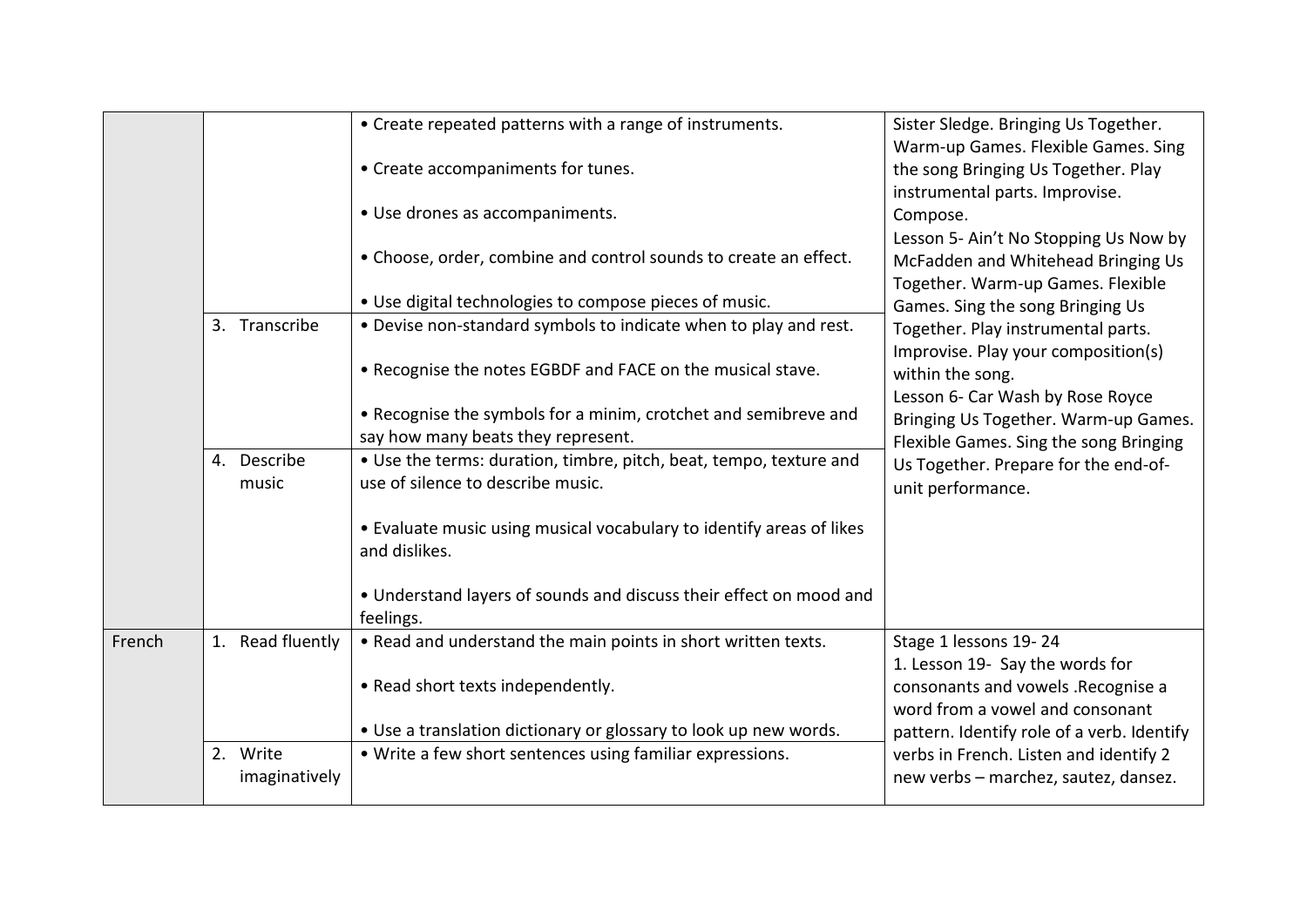|                         | • Express personal experiences and responses.                                      | 2. Lesson 20- Listen and respond to<br>commands with a variety of verbs. Join                             |
|-------------------------|------------------------------------------------------------------------------------|-----------------------------------------------------------------------------------------------------------|
|                         | . Write short phrases from memory with spelling that is readily<br>understandable. | in with the actions of a rhyme. Identify<br>some verbs (some). Repeat a modelled                          |
| 3. Speak<br>confidently | • Understand the main points from spoken passages.                                 | sentence with 1 <sup>st</sup> person and verb and<br>2 <sup>nd</sup> person and a verb in a question. Ask |
|                         | • Ask others to repeat words or phrases if necessary.                              | a question using a verb and $2nd$ person<br>(some).                                                       |
|                         | • Ask and answer simple questions and talk about interests.                        | 3. Lesson 21- Identify verbs in a rhyme.<br>Read aloud sentences using 1st and 2nd                        |
|                         | • Take part in discussions and tasks.                                              | person pronoun and verb. Repeat<br>sentences and questions using a verb                                   |
|                         | • Demonstrate a growing vocabulary.                                                | and an adverb. Join in with the song                                                                      |
| 4. Understand           | • Describe with some interesting details some aspects of countries                 | and actions. Identify the role of an                                                                      |
| the culture of          | or communities where the language is spoken.                                       | adverb. Ask and answer a question                                                                         |
| the countries           |                                                                                    | using a verb, adverb and pronoun                                                                          |
| in which the            | • Make comparisons between life in countries or communities                        | (some).                                                                                                   |
| language is             | where the language is spoken and this country.                                     | 4. Lesson 22- Say a sentence with a                                                                       |
| spoken                  |                                                                                    | verb and adverb. Join in with the                                                                         |
|                         |                                                                                    | actions of the song. Identify a word in a                                                                 |
|                         |                                                                                    | song. Identify sounds in numbers 0-6.                                                                     |
|                         |                                                                                    | Identify the letter strings for the sounds                                                                |
|                         |                                                                                    | in the numbers 0-6.<br>5. Lesson 23- Sing the words of the                                                |
|                         |                                                                                    | song. Identify a word in the song.                                                                        |
|                         |                                                                                    | Predict the spelling of the numbers 0-6                                                                   |
|                         |                                                                                    | (some). Read and recognise the                                                                            |
|                         |                                                                                    | numbers 0-6.                                                                                              |
|                         |                                                                                    | 6. Lesson 24- Pronounce the numbers                                                                       |
|                         |                                                                                    | 7-10 correctly by blending sounds.                                                                        |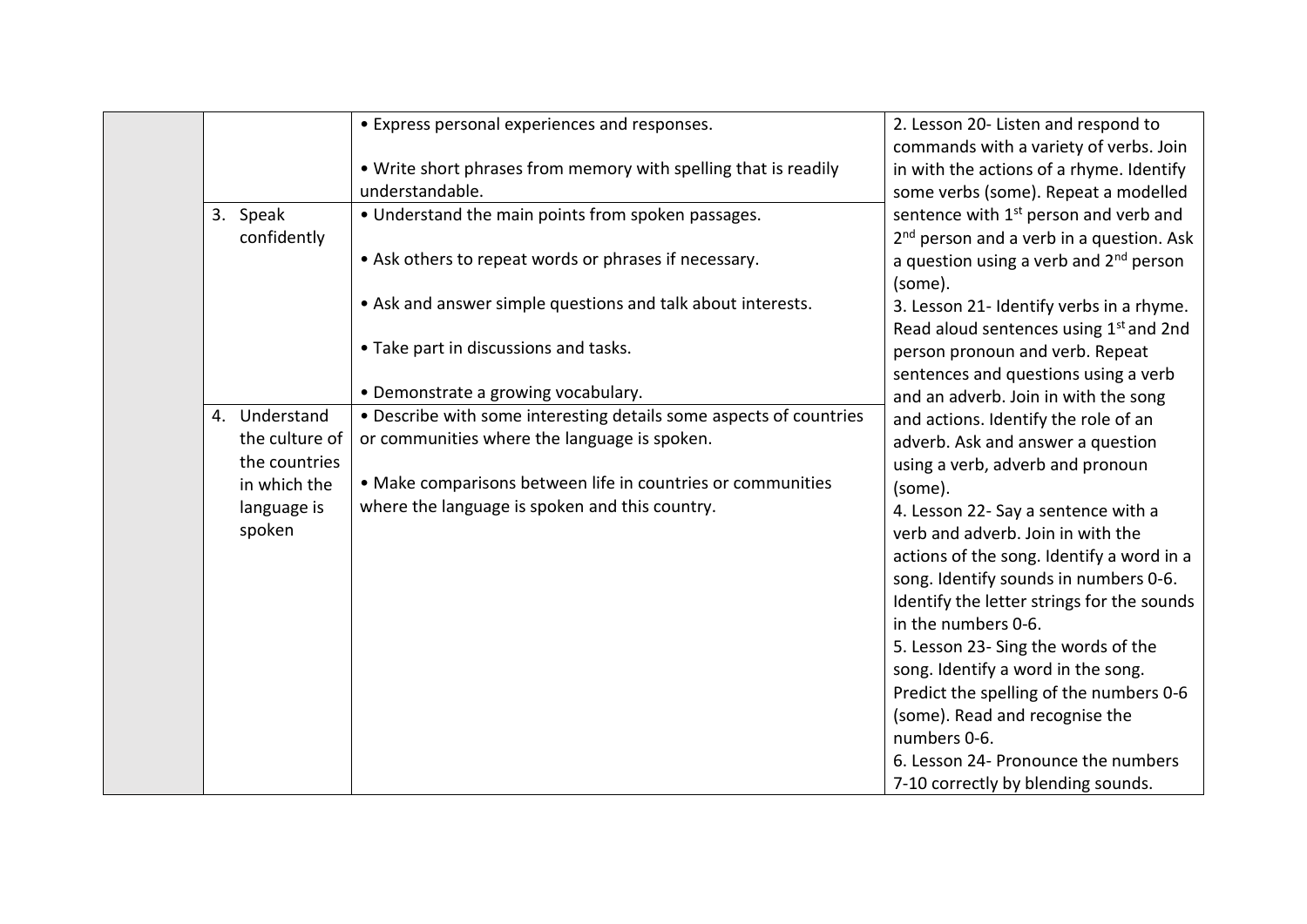|    |                 |                                                                     | Identify ways to recall the new          |
|----|-----------------|---------------------------------------------------------------------|------------------------------------------|
|    |                 |                                                                     | numbers. Listen and identify the         |
|    |                 |                                                                     | numbers 1-10. Join in with the numbers   |
|    |                 |                                                                     | song.                                    |
| PE | 1. Develop      | Games                                                               | <b>Health and Fitness</b>                |
|    | practical       |                                                                     | Lesson 1- Joe Wicks inspired Active 8    |
|    | skills in order | • Throw and catch with control and accuracy.                        | workout 1.                               |
|    | to              |                                                                     | Lesson 2- Joe Wicks inspired Active 8    |
|    | participate,    | • Strike a ball and field with control.                             | workout 2.                               |
|    | compete and     |                                                                     | Lesson 3- Joe Wicks inspired Active 8    |
|    | lead a          | • Choose appropriate tactics to cause problems for the opposition.  | workout 3.                               |
|    | healthy         |                                                                     | Lesson 4- Joe Wicks inspired Active 8    |
|    | lifestyle.      | • Follow the rules of the game and play fairly.                     | workout 4.                               |
|    |                 |                                                                     | Lesson 5- Joe Wicks inspired Active 8    |
|    |                 | • Maintain possession of a ball (with, e.g. feet, a hockey stick or | workout 5.                               |
|    |                 | hands).                                                             | Lesson 6- Circuits using different       |
|    |                 |                                                                     | activities learnt from previous lessons. |
|    |                 | • Pass to team mates at appropriate times.                          |                                          |
|    |                 |                                                                     | Rounders                                 |
|    |                 | • Lead others and act as a respectful team member.                  | Lesson 1- Careful Catching               |
|    |                 |                                                                     | I can create a 'cup' shape with my       |
|    |                 | <b>Outdoor and Adventurous activities</b>                           | hands. I can catch with my body behind   |
|    |                 |                                                                     | the ball. I can keep my eyes on the ball |
|    |                 | • Arrive properly equipped for outdoor and adventurous activity.    | at all times.                            |
|    |                 |                                                                     | Lesson 2- Target Practice                |
|    |                 | • Understand the need to show accomplishment in managing risks.     | I can stand sideways, looking at the     |
|    |                 | • Show an ability to both lead and form part of a team.             | target, with my throwing arm behind      |
|    |                 |                                                                     | my head. I can swing my throwing arm     |
|    |                 | • Support others and seek support if required when the situation    | forward and release the ball with my     |
|    |                 |                                                                     | chest facing forward. I can swing my     |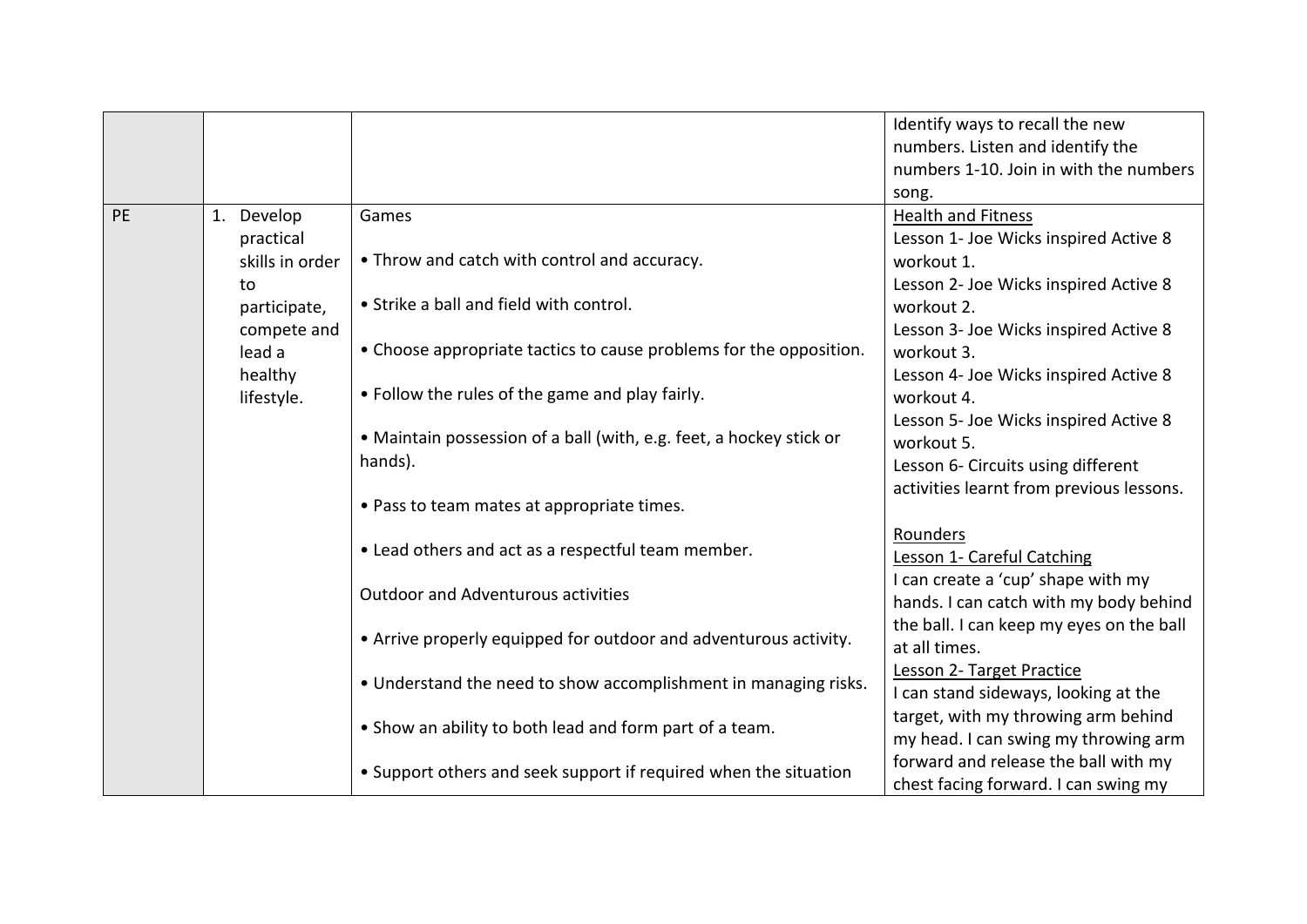| dictates.                                                          | throwing arm over my body, behind my       |
|--------------------------------------------------------------------|--------------------------------------------|
|                                                                    | opposite hip.                              |
| • Show resilience when plans do not work and initiative to try new | Lesson 3- Successful Striking              |
| ways of working.                                                   | I can stand sideways with my knees         |
|                                                                    | bent and shoulder-width apart, looking     |
| . Use maps, compasses and digital devices to orientate themselves. | at the ball. I can lift the bat behind my  |
|                                                                    | body to hip height. I can swing the bat    |
| • Remain aware of changing conditions and change plans if          | in front, twisting at my hips, and move    |
| necessary.                                                         | the weight from my back leg onto my        |
|                                                                    | front leg.                                 |
|                                                                    | Lesson 4- Fantastic Fielding               |
|                                                                    | I can keep my eye on the ball at all       |
|                                                                    | times. I can react to the ball, using the  |
|                                                                    | most effective stopping technique.         |
|                                                                    | I can communicate with my team and         |
|                                                                    | select the most appropriate throw.         |
|                                                                    | Lesson 5- Game Play                        |
|                                                                    | I can demonstrate successful striking      |
|                                                                    | skills by striking a ball in an intended   |
|                                                                    | direction. I can demonstrate fantastic     |
|                                                                    | fielding skills by catching and stopping   |
|                                                                    | balls travelling from different heights    |
|                                                                    | and different speeds. I can adapt to the   |
|                                                                    | rules of different games.                  |
|                                                                    | Lesson 6- Inventing Games                  |
|                                                                    | I can explain how my group's game          |
|                                                                    | uses striking skills. I can explain how my |
|                                                                    | group's game uses fielding skills. I can   |
|                                                                    | select appropriate striking and fielding   |
|                                                                    | equipment for my group's game.             |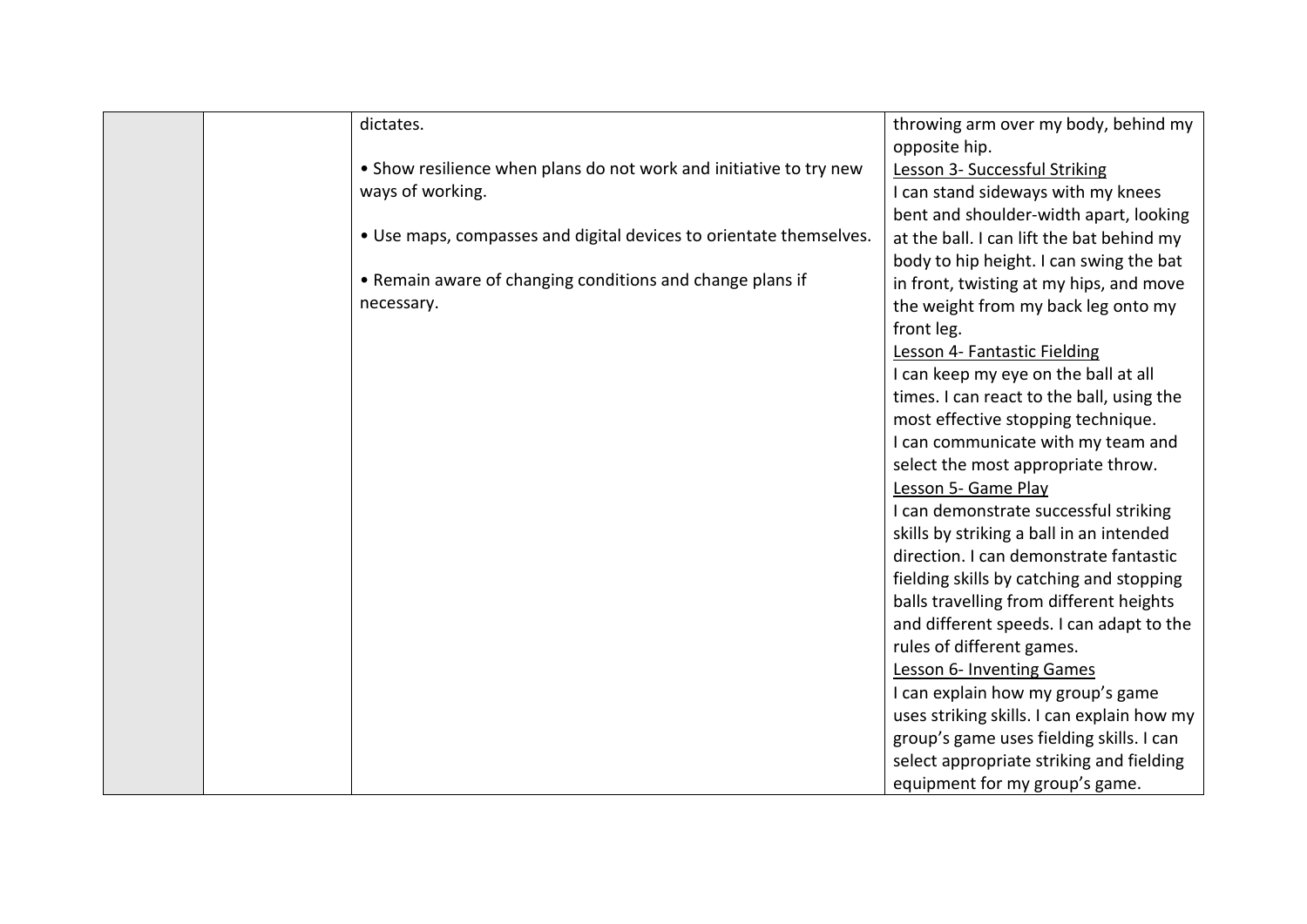| <b>PSHE</b> | 1. Try new      | Try new things when encouraged.                                  | <b>Scarf- Rights and Responsibilities</b>                                                                                                                                                                                                                                                          |
|-------------|-----------------|------------------------------------------------------------------|----------------------------------------------------------------------------------------------------------------------------------------------------------------------------------------------------------------------------------------------------------------------------------------------------|
|             | things          |                                                                  | Lesson 1- Harold's environmental                                                                                                                                                                                                                                                                   |
|             |                 | • Enjoy new experiences.                                         | project                                                                                                                                                                                                                                                                                            |
|             |                 | · Join clubs or groups.                                          | Define what is meant by the<br>environment;                                                                                                                                                                                                                                                        |
|             |                 | . Talk about new experiences with others.                        | Evaluate and explain different<br>methods of looking after the                                                                                                                                                                                                                                     |
|             | 2. Work hard    | • Enjoy working hard in a range of activities.                   | school environment;<br>Devise methods of promoting<br>their priority method.<br>Lesson 2- Can Harold afford it?<br>Understand the terms 'income',                                                                                                                                                  |
|             |                 | • Reflect on how effort leads to success.                        |                                                                                                                                                                                                                                                                                                    |
|             |                 | . Begin to encourage others to work hard.                        |                                                                                                                                                                                                                                                                                                    |
|             | 3. Concentrate  | • Focus on activities.                                           | 'saving' and 'spending';                                                                                                                                                                                                                                                                           |
|             |                 | • 'Tune out' some distractions.                                  | Recognise that there are times<br>we can buy items we want and<br>times when we need to save for                                                                                                                                                                                                   |
|             |                 | • Search for methods to help with concentration.                 | items;                                                                                                                                                                                                                                                                                             |
|             | 4. Push oneself | • Develop areas of deep interest.                                | Suggest items and services<br>around the home that need to                                                                                                                                                                                                                                         |
|             |                 | . Begin to understand why some activities feel uncomfortable.    | be paid for (e.g. food, furniture,                                                                                                                                                                                                                                                                 |
|             |                 | • Show a willingness to overcome fears.                          | electricity etc.)<br><b>Lesson 3- Earning Money</b><br>Explain that people earn their<br>$\bullet$<br>income through their jobs;<br>Understand that the amount<br>people get paid is due to a<br>range of factors (skill,<br>experience, training,<br>responsibility etc.)<br><b>Being my Best</b> |
|             |                 | . Push past fears and reflect upon the emotions felt afterwards. |                                                                                                                                                                                                                                                                                                    |
|             |                 | . Begin to take encouragement and advice from others.            |                                                                                                                                                                                                                                                                                                    |
|             |                 | • Keep trying after a first attempt.                             |                                                                                                                                                                                                                                                                                                    |
|             | 5. Imagine      | • Begin to enjoy having new ideas.                               |                                                                                                                                                                                                                                                                                                    |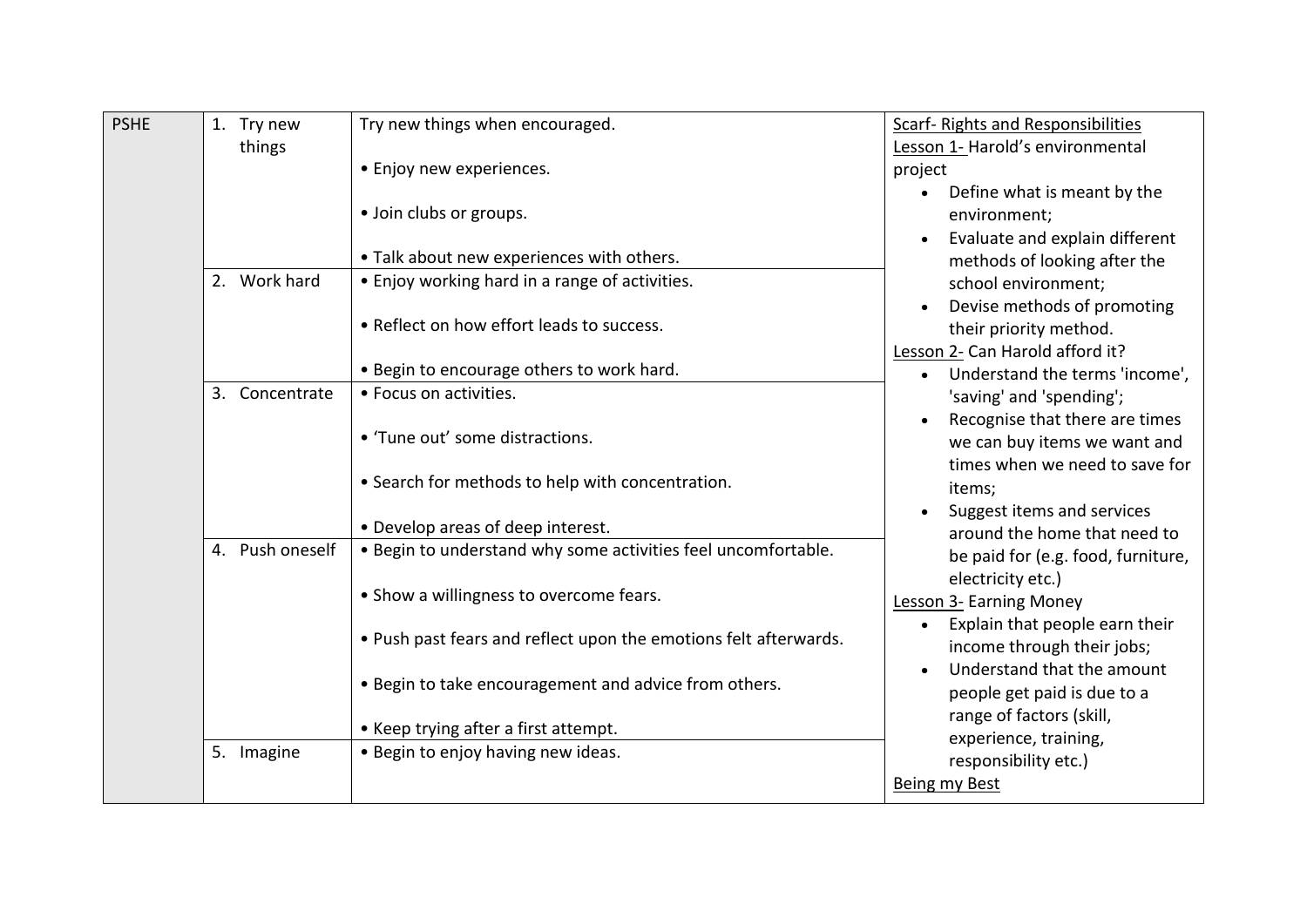|                | • Show some enthusiasm for the ideas of others.                   | Lesson 4- Derek cooks dinner!                                                                                                                                                                                                                                                                    |
|----------------|-------------------------------------------------------------------|--------------------------------------------------------------------------------------------------------------------------------------------------------------------------------------------------------------------------------------------------------------------------------------------------|
|                |                                                                   | Explain how each of the food                                                                                                                                                                                                                                                                     |
|                | • Ask some questions in order to develop ideas.                   | groups on the Eatwell                                                                                                                                                                                                                                                                            |
|                |                                                                   | <b>Guide</b> (formerly Eatwell Plate)                                                                                                                                                                                                                                                            |
|                | • Show enjoyment in trying out some ideas.                        | benefits the body;                                                                                                                                                                                                                                                                               |
| 6. Improve     | • Share with others a number of positive features of own efforts. | Explain what is meant by the<br>term 'balanced diet';                                                                                                                                                                                                                                            |
|                | • Identify a few areas for improvement.                           | Give examples what foods<br>might make up a healthy                                                                                                                                                                                                                                              |
|                |                                                                   | balanced meal.                                                                                                                                                                                                                                                                                   |
| 7. Understand  | • Listen to others, showing attention.                            | Lesson 5- Poorly Harold                                                                                                                                                                                                                                                                          |
| others         |                                                                   | Explain how some infectious                                                                                                                                                                                                                                                                      |
|                | . Think of the effect of behaviour on others before acting.       | illnesses are spread from one                                                                                                                                                                                                                                                                    |
|                |                                                                   | person to another;                                                                                                                                                                                                                                                                               |
|                |                                                                   | Explain how simple hygiene                                                                                                                                                                                                                                                                       |
| 8. Not give up |                                                                   | routines can help to reduce the                                                                                                                                                                                                                                                                  |
|                |                                                                   | risk of the spread of infectious                                                                                                                                                                                                                                                                 |
|                |                                                                   | illnesses;                                                                                                                                                                                                                                                                                       |
|                |                                                                   | Suggest medical and non-                                                                                                                                                                                                                                                                         |
|                |                                                                   | medical ways of treating an                                                                                                                                                                                                                                                                      |
|                |                                                                   | illness.                                                                                                                                                                                                                                                                                         |
|                |                                                                   | Lesson 6- For or against?                                                                                                                                                                                                                                                                        |
|                |                                                                   | Develop skills in discussion and                                                                                                                                                                                                                                                                 |
|                |                                                                   | debating an issue;                                                                                                                                                                                                                                                                               |
|                |                                                                   | Demonstrate their                                                                                                                                                                                                                                                                                |
|                |                                                                   | understanding of health and                                                                                                                                                                                                                                                                      |
|                |                                                                   | wellbeing issues that are<br>relevant to them;                                                                                                                                                                                                                                                   |
|                |                                                                   | Empathise with different                                                                                                                                                                                                                                                                         |
|                |                                                                   | viewpoints;                                                                                                                                                                                                                                                                                      |
|                |                                                                   | • Attempt to make improvements.<br>• Describe the points of view of others.<br>• Find alternative ways if the first attempt does not work.<br>. Bounce back after a disappointment or failure.<br>• Show the ability to stick at an activity (or a club or interest).<br>• See oneself as lucky. |